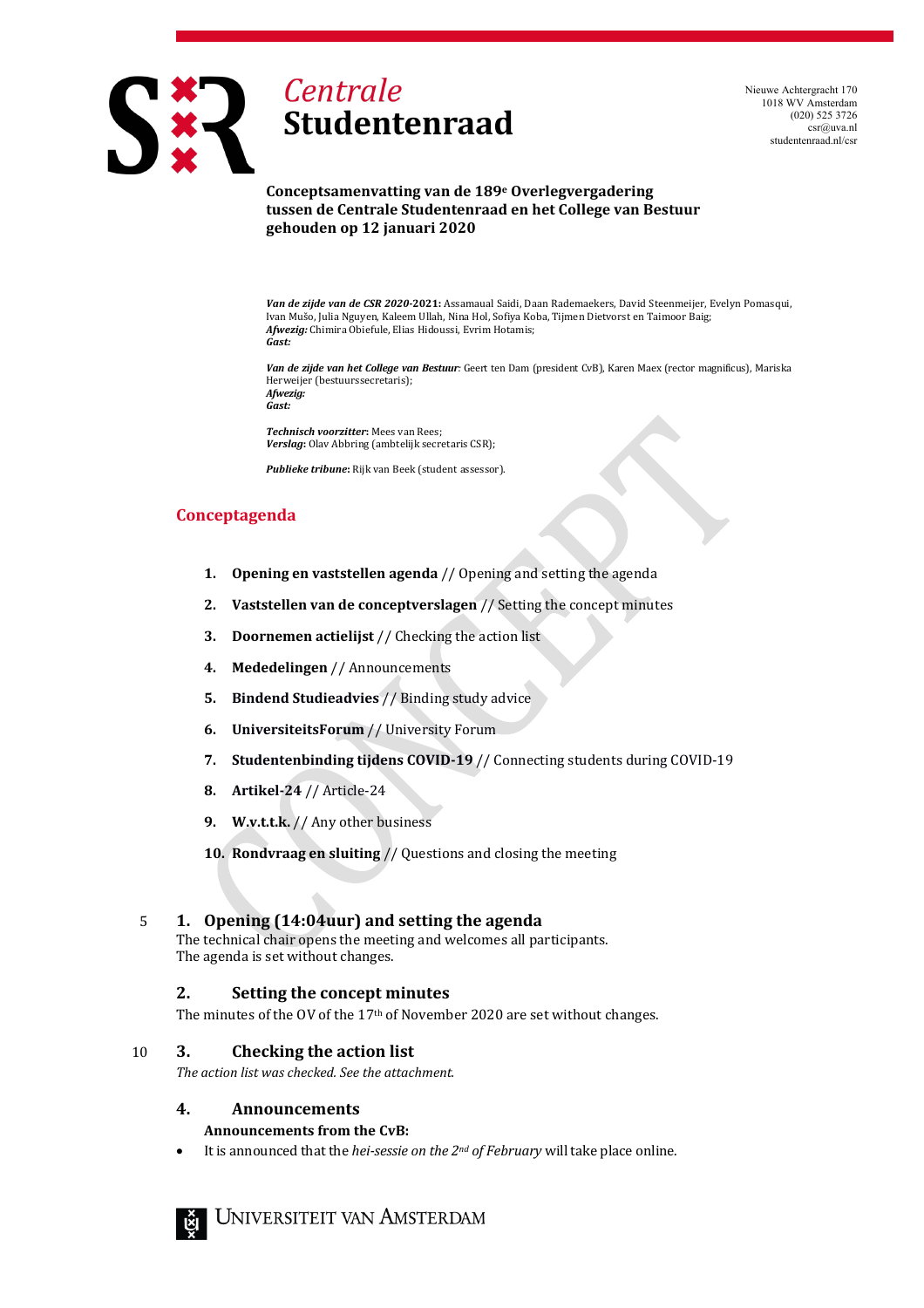

- 15 Profile Ombudsperson This request for consent is not on the agenda today, but should the CSR wish to discuss it this can be arranged, either in a planned informal meeting or in a separate one.
	- The CvB thanks the GV for consenting with the Strategic Plan and the name change of the programme Archaeology.
- 20 The CvB thanks the CSR for the annual report 19-20.

### **Announcements from the CSR:**

• *No announcements.*

## **5. Binding study advice**

- 25 The CSR proposes three alternatives for a more lenient BSA. These are: lowering the amount of study points for a positive study advice; postponing the moment on which the BSA is applied; and implementing a leniency policy to lessen the amount of negative advices. Hol adds that many of the Dutch universities' student councils have signed a letter asking for the BSA to be lowered. The CSR also signed this letter
- 30 There are two factors stated by the CvB that need to be considered during the debate on changing the BSA. First there are the mental health issues and stress as a result of the Corona crisis that puts students under extra pressure. Secondly there is the study progress of students. Our records show that the registered study success has not declined. These two factors are weighed when taking a final decision on the future BSA. It is currently not possible to compare
- 35 the numbers of students that are dropping out with last years' numbers, because students usually drop out later in the study year. Abolishing the BSA altogether is not in the interest of students because it can lead to immense study delay and students continuing in a study they cannot finish successfully.

Maex announces that there will be a meeting tonight with the VSNU where the BSA will be

- 40 discussed with all the representatives of the Dutch universities. Maex proposes to wait a week before discussing future steps regarding the BSA. She adds that last year's decision on abolishing the BSA was taken more easily, because we were overwhelmed by the Corona crisis. This year, there was more time to prepare and the quality of online education has improved.. This results in a more divided discussion on whether or not the BSA should be abolished or
- 45 lowered. However, if the universities choose to lower the BSA then the question will be by what amount the BSA should be lowered.

The CvB concludes that there will be clarity on the final decision regarding the BSA after the VSNU meeting and after the CvB has had time to discuss the results of that meeting. The CSR states again that the CvB also received a *'brandbrief'* on lowering the BSA.

50 Dietvorst closes with the remark that a solution where the faculties have a final say in changing the BSA is not desirable. Although this option did not come up during this discussion, it might come up during the meeting with the VSNU and therefore he mentions it now.

## **6. University Forum**

The CvB has received a meeting piece on increasing attendance of students at the University 55 Forum. Muso asks what the CvB's response is on implementing a financial compensation. The University Forum was set up three years ago as a pilot. The pilot was discussed with many parties at the time, including the medezeggenschap. These discussions resulted in not assigning a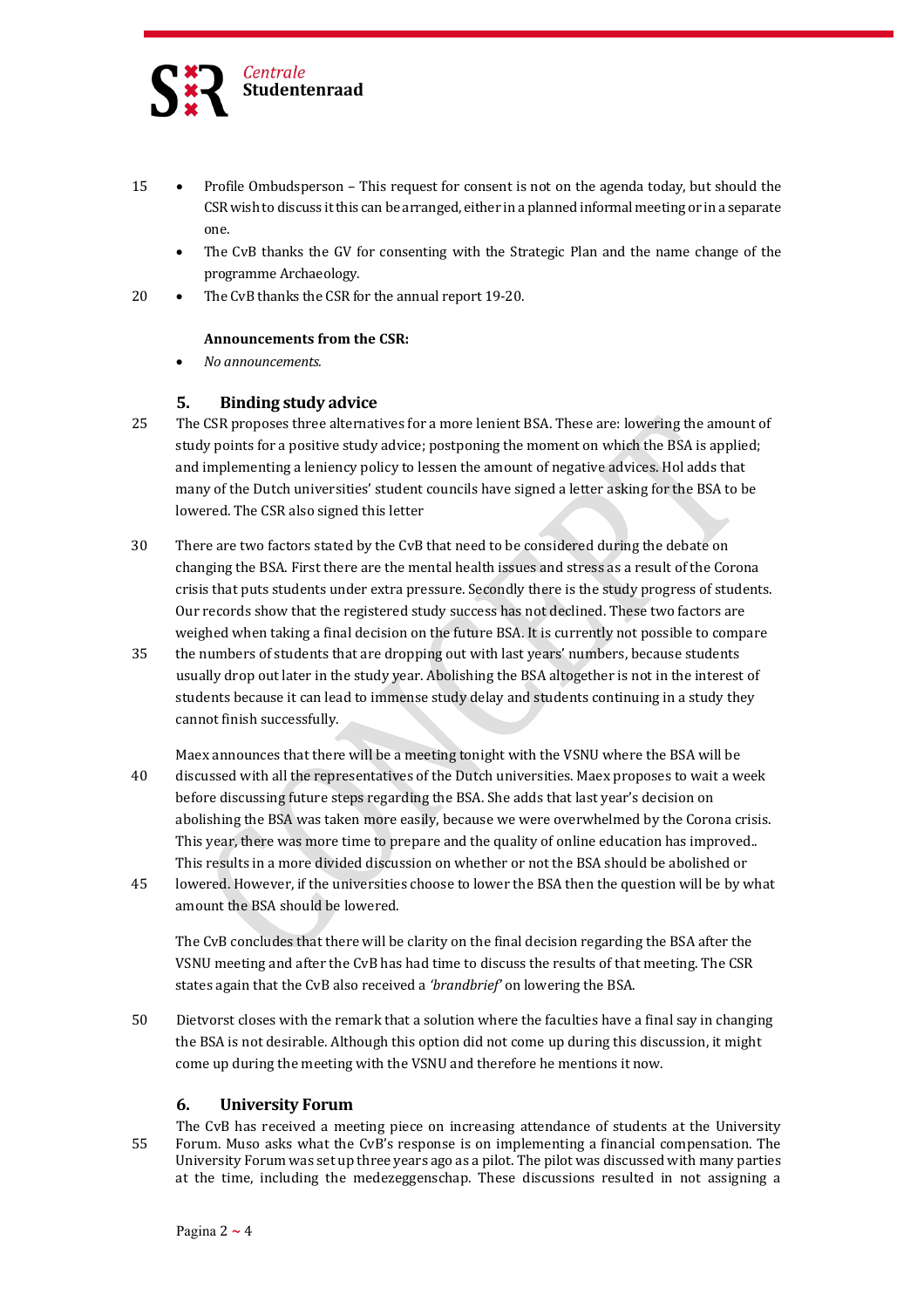

financial compensation when attending the University Forum. After a year the pilot was extended by a year. The CvB would want to wait with considering assigning a financial compensation for 60 attending the University Forum's meetings until the current pilot ended and it's performance has been reviewed.

Muso states that if the compensation would be introduced right now than the results of assigning the compensation can be included in the evaluation at the end of the pilot. If the compensation is 65 not assigned than there will be no results on having a financial compensation. Ten Dam replies that when the University Forum was set up there were good grounds to not assign a financial compensation for attending the meetings.

The CvB does state that one of the evaluation points should be to see why many invitees weren't 70 attending the meetings. The CvB will inform the CSR on the set-up of the evaluation.

*Rademaekers leaves the meeting*

# **7. Connecting students during COVID-19**

Before the lockdown UvA was providing study associations facilities at the UvA to organize 75 corona-proof events. Now that there is a stricter lockdown this is not happening anymore. CREA has been asked to organize online events that would usually take place at the UvA. There are online events at faculties that students can attend and there is an initiative called 'keep in touch' that organizes online events for students. Pomasqui asks if the CvB already looked into getting feedback from students on their experience with these events. Maex explains that this will be part

80 of the keep in touch initiative.

Maex states that the teaching and learning centers are also promoting to schedule a moment at the start of lectures allowing students to connect with each other online.

- 85 Pomasqui asks ifthe CvB considered financial compensation to attend CREA courses or other noncurricular courses where social interaction happens. Maex states that most online events are free. The CvB would need more insight on if financial problems are preventing students from attending non-curricular courses.
- 90 The CvB's goal is to empower study programs, faculties and associations to come up with ideas to create more connection between students. The CvB will provide the CSR with a short overview of activities that are being organized as part of the Keep in Touch campaign **[action]**. It is also stated that if the CSR has any ideas these can be shared with the CvB.

# **8. Article-24**

- 95 The chair of the CSR, Nina Hol starts with a word of appreciation for all attending members. Hol appreciated the cooperation between the CvB, the student assessor and the CSR members. She emphasizes that she believes that the discussion on social safety is going to be an important topic of discussion during the coming year.
- 100 The rector magnificus, Karen Maex thanks Hol for her kind words. Maex emphasizes that the trust that the CSR and CvB have had in each other and working together to reach the common goal of bettering the wellbeing of student is something that she would like to continue.

*Maex gives a presentation on the files that were discussed with the CSR during the last months.*

105

# **9. Any other business**

The CSR has received the response on the letter regarding the cooperation with Huawei. In that response the CvB did not go into the advice of writing a written statement on condemning the infringement of human rights and the role that Huawei plays in these infringements. Maex